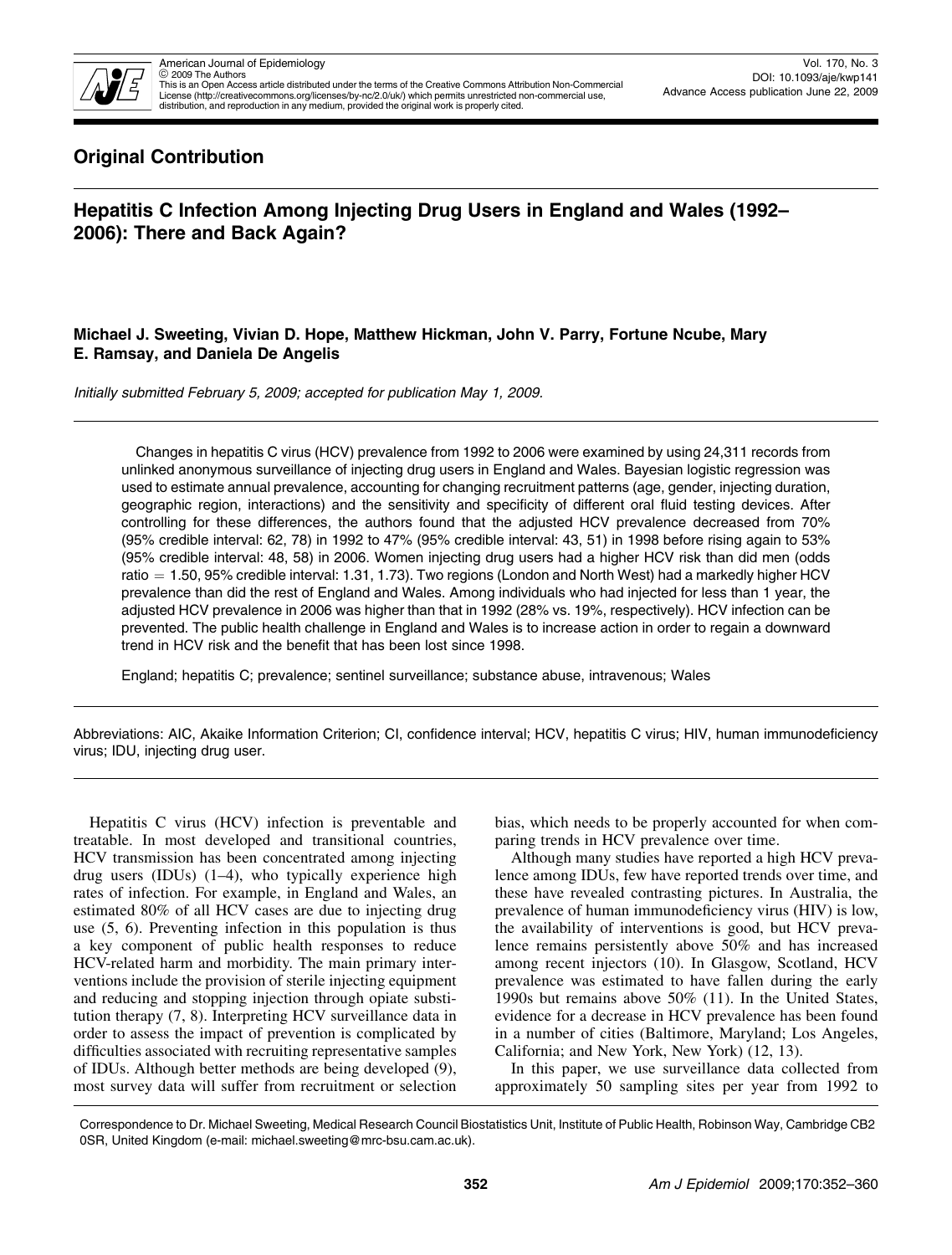2006 and comprising 24,311 participations. We examine trends in HCV prevalence and investigate whether, after adjustment for changing recruitment patterns (age at test, gender, injecting duration, geographic region, interactions) and test accuracy, HCV prevalence has declined.

#### MATERIALS AND METHODS

#### The survey

A national unlinked anonymous surveillance of IDUs was started in 1990 to monitor trends in HIV infection by using specialist services for IDUs as a pragmatic sampling frame. Detailed methods have been published elsewhere (14, 15). Briefly, voluntary oral-fluid samples and an accompanying questionnaire are collected annually from consenting IDUs attending representative services across England and Wales providing needle exchange, opiate substitution therapy, and treatment for drug use. Since 1998, the samples have been routinely tested for anti-HCV antibodies, and a recent extension has allowed retrospective anti-HCV testing of stored samples from the 1992, 1994, and 1996 surveys. Those aged 15–59 years who had injected in the previous 4 weeks were included in the analyses in this paper.

Estimating trends in anti-HCV prevalence presents a number of difficulties. First, the participating services and their geographic distribution have changed over time, reflecting changing patterns of drug use and service provision. For example, in the earlier years, there were many services in the North West region of England, an area with historically high rates of HCV infection among IDUs but also one of the areas most affected by injecting drug use in the early 1990s (16, 17). Hence, regional variations in data collection occur over time and must be adjusted for in the analysis. Second, the device used to collect oral fluids has also changed over time, and this affects the sensitivity and specificity of the assay in detecting anti-HCV antibodies. Prior to 1998, the Salivette (Sarstedt, Ltd., Leicester, United Kingdom) collection device was used in the survey, while from 1998 onward, the OraSure (OraSure Technologies, Inc., Bethlehem, Pennsylvania) device has been used. In a population whose anti-HCV prevalence is 30%, the Salivette device has been estimated to have a sensitivity of only 74.1% (95% confidence interval (CI): 68.2, 79.4) with 99.0% (95% CI: 97.4, 99.7) specificity, while the OraSure device has an estimated sensitivity of 91.7% (95% CI: 87.5, 94.8) and specificity of 99.2% (95% CI: 97.8, 99.8) (18). Therefore, the sensitivity of detecting anti-HCV is higher in the 1998–2006 surveys compared with those conducted before 1998.

This paper uses logistic regression to estimate the shape of the prevalence trend, while adjusting for variables that may explain the changing recruitment in unlinked anonymous data. The analysis accounts for differential misclassification of the infection status; that is, the sensitivity and specificity are different for samples collected before and since 1998. Failure to acknowledge sensitivities and specificities in the analysis would result in an underestimate of anti-HCV prevalence and a severe underestimation in the years prior to 1998.

#### Regression model

A classical logistic regression model is first implemented, with the observed anti-HCV test result as the binary response variable. This is regressed against the year in which the test is taken in order to estimate a period effect. To account for changing recruitment effects, the following demographic variables are included in the analysis: age, gender, injecting duration, and geographic region of recruitment (London, Midlands and Wales, North East and Yorkshire, North West, Southern and Eastern). We do not attempt to adjust for other variables that may explain the period effect, for example, injecting risk behaviors. Adjustment for these variables will dilute the HCV risk trend that we are attempting to infer.

Nonlinear relations are investigated for all continuous variables (year of test, age, injecting duration) through the use of polynomials. For each variable, the degree of the polynomial is chosen by selecting the model with the lowest Akaike Information Criterion (AIC). Polynomial functions up to degree 4 (quartic) were assessed for each continuous variable. To further improve the fit of the model, all 10 possible 2-way interactions of the 5 variables are considered. Variable selection is performed, and the model with the lowest AIC is chosen. A global goodness-of-fit test for the final binary logistic model is performed by using the method proposed by le Cessie and van Houwelingen (19). To judge the effect of missing data on model estimates, we conducted multiple imputation using chained equations (20) in a sensitivity analysis. The prevalence trend estimated from the final model is plotted over the study period by setting all other covariates to their mean values in the data set.

Prevalence in recent initiates (those with injecting duration of <1 year) is strongly associated with HCV incidence, and hence we also considered an additional model where injecting duration is expressed as a binary variable (recent vs. nonrecent initiates).

#### Accounting for imperfect sensitivity and specificity of the test device

As discussed above, the anti-HCV test sensitivity and specificity are not perfect and differ over time as the result of a change in the testing device. From the law of total probability, a positive test result occurs with probability,

$$
p = \pi \operatorname{Sens} + (1 - \pi)(1 - \operatorname{Spec}),
$$

where  $\pi$  is the true prevalence of disease, and "Sens" and ''Spec'' are the sensitivity and specificity of the test, respectively. If the sensitivity and specificity are known exactly, then one can estimate the true probability of disease from the observed test results. Magder and Hughes (21) suggest an expectation-maximization algorithm to do this in the context of logistic regression.

In this setting, the sensitivity and specificity of the assay using the 2 collection devices are not known exactly, and we wish to incorporate this uncertainty in the model. Their estimated values together with 95% confidence intervals are given above and as reported by Judd et al. (18). To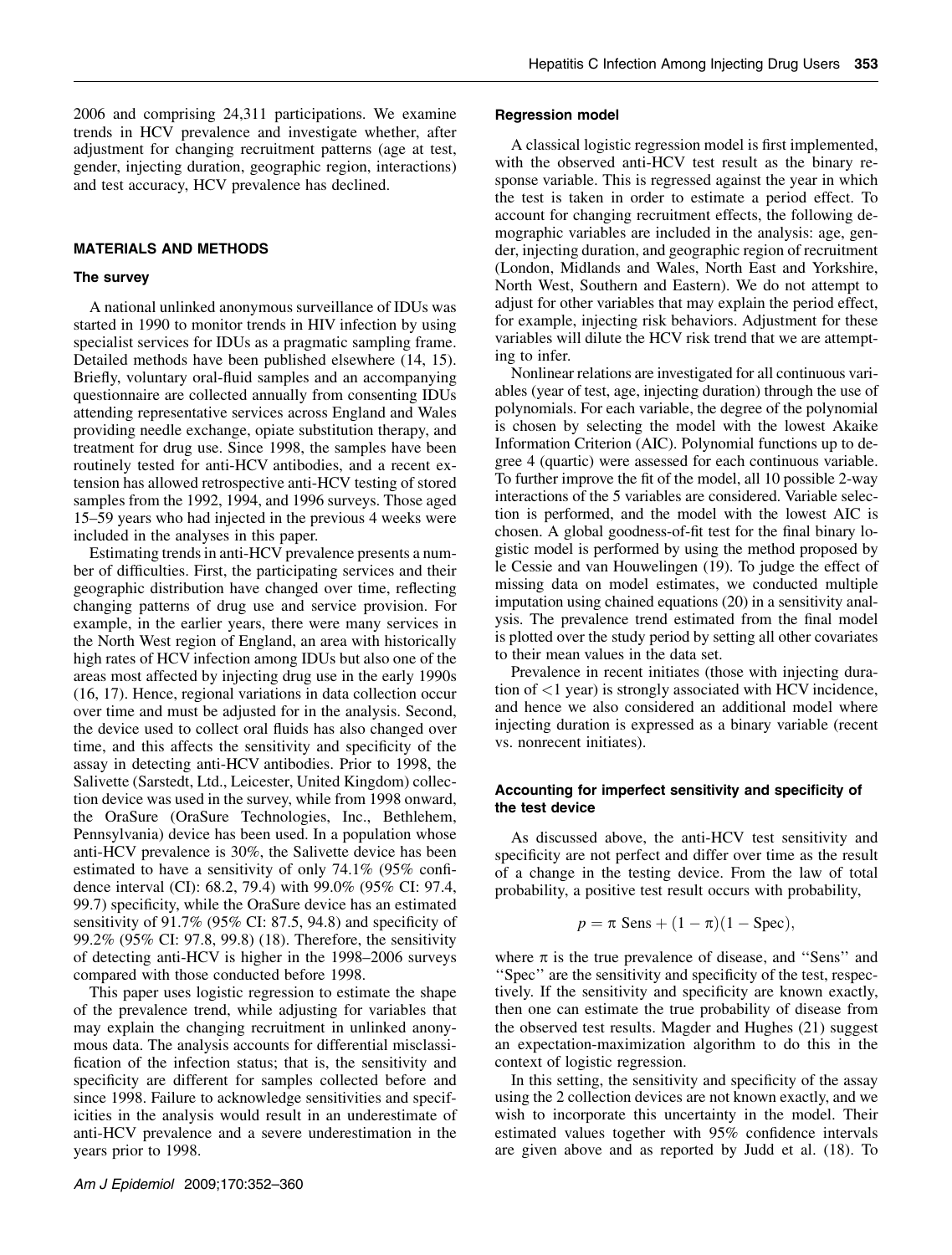

Figure 1. Estimated hepatitis C virus (HCV) antibody prevalence trend for injecting drug users before and after accounting for test device sensitivities and specificities, England and Wales, 1992–2006. All other covariates are set to their mean values. Dashed lines show 95% credible intervals for the model accounting for device misclassification. Dotted lines show 95% credible intervals for the model not accounting for device misclassification.

incorporate this additional uncertainty, a Bayesian analysis is implemented with the same choice of variables as from the best-fitting classical logistic model. The sensitivity and specificity of each device are given informative prior probability distributions to reflect the uncertainty surrounding their values. To achieve this, the log-odds of both ''Sens'' and ''Spec'' are assumed to follow normal distributions with means equal to the log-odds of the estimated values, and variances were calculated from the corresponding confidence intervals. Regression parameters in the logistic model are given noninformative prior distributions, and inferences are made from the posterior distributions of these parameters. A similar approach is described in detail by McInturff et al. (22). The Bayesian analysis provides a posterior distribution for each parameter of the logistic model and, hence, a posterior distribution for the predicted HCV prevalence from each combination of covariate values and for differences in HCV prevalence between subgroups. This, in turn, allows calculation of posterior probabilities of any quantity of interest, for example, the difference between HCV prevalence in 2006 compared with that in 1992.

#### Implementation

All classical analyses were carried out by using the "glm" function in R. Bayesian analyses were performed by using Markov chain-Monte Carlo techniques implemented in WinBUGS (23), and for which the model code is available from the authors upon request. Inferences were based on 32,000 iterations from 2 chains running in parallel, and convergence was assessed through the use of the Brooks-Gelman diagnostic (24).

#### RESULTS

In total, 24,311 participations were available from England and Wales over the years 1992, 1994, 1996, and 1998– 2006. Appendix Table 1 in the Appendix shows the observed number and proportion testing positive for anti-HCV by year, sex, region, injecting duration, and age.

The final classical logistic regression model (with the lowest AIC) included all main effects and six 2-way interactions (year of test  $\times$  region, year of test  $\times$  injecting duration, region  $\times$  injecting duration, region  $\times$  gender, region  $\times$ age, gender  $\times$  injecting duration). The main effects of the continuous covariates, year of test and injecting duration, were found to be best modeled by use of cubic polynomials, while age was found to be best modeled by use of a quadratic. The final model showed a good fit to the data (global test for lack of fit,  $P = 0.862$ ). Parameter estimates from this model are shown in the Appendix (Appendix Table 2).

There were 1,087 (4.5%) individuals missing information on injecting duration, 504 (2.1%) missing HCV test status, 465 (1.9%) missing age, 140 (0.6%) missing gender, and 2 (0.008%) missing region of recruitment. All individuals missing anti-HCV test status were from participations in 1992, 1994, or 1996 (stored sample either could not be located or was insufficient for testing). A multiple imputation analysis was undertaken, and results were almost identical to those from the complete case analysis (results not shown but available on request); therefore, the findings from the unimputed analyses are reported here.

Figure 1 shows the change in estimated prevalence from the Bayesian logistic model before and after accounting for the sensitivity and specificity of the oral-fluid test.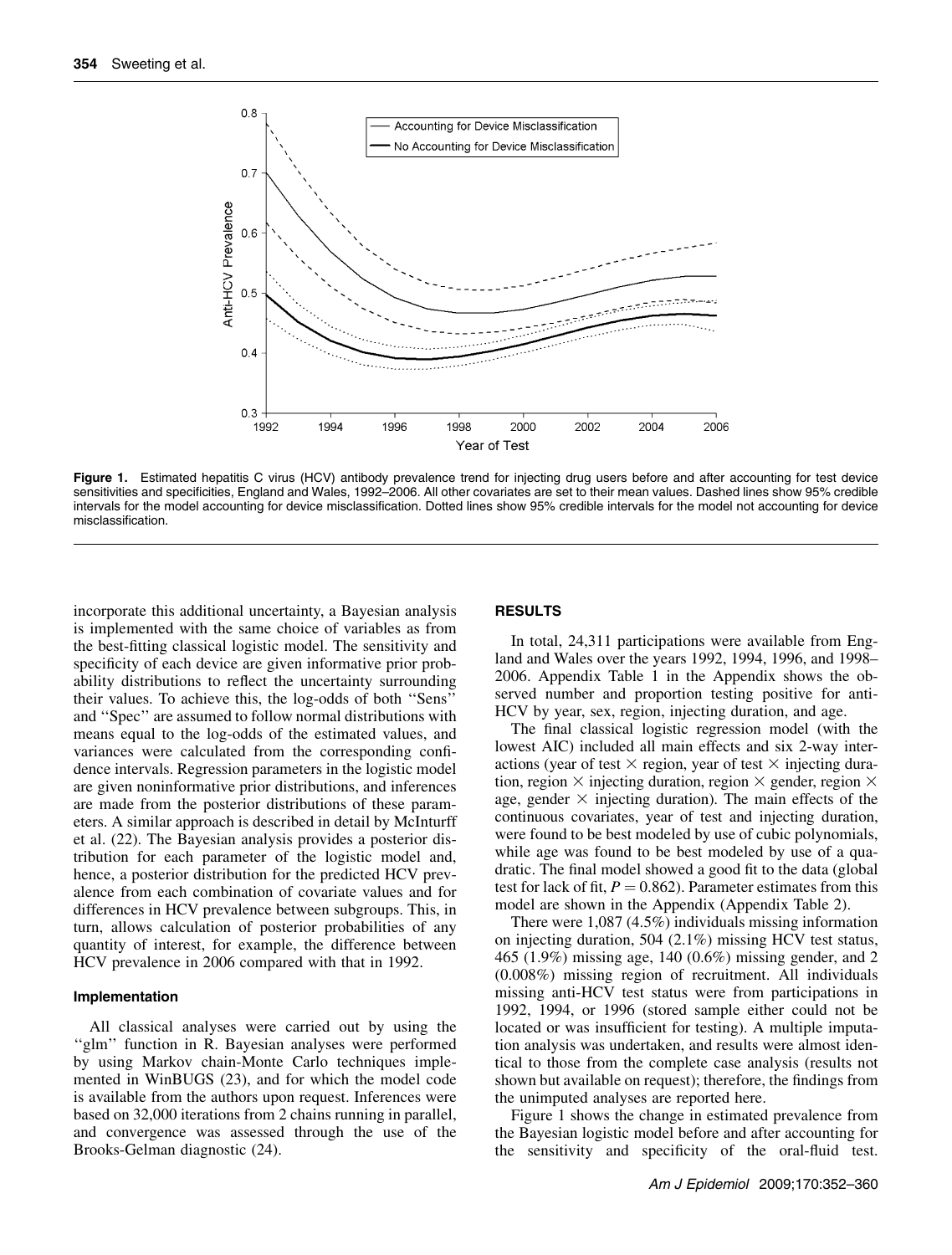| Variable                    | Odds Ratio <sup>a</sup> | 95% Credible<br>Interval |  |
|-----------------------------|-------------------------|--------------------------|--|
| Region                      |                         |                          |  |
| London                      | 1.00                    |                          |  |
| Midlands and Wales          | 0.47                    | 0.39, 0.57               |  |
| North East and Yorkshire    | 0.45                    | 0.36, 0.55               |  |
| North West                  | 1.67                    | 1.41, 2.01               |  |
| Southern and Eastern        | 0.37                    | 0.31, 0.44               |  |
| Gender                      |                         |                          |  |
| Male                        | 1.00                    |                          |  |
| Female                      | 1.50                    | 1.31, 1.73               |  |
| Injecting duration, year(s) |                         |                          |  |
| $<$ 1                       | 1.00                    |                          |  |
| 1                           | 1.27                    | 1.23, 1.34               |  |
| 5                           | 2.84                    | 2.47, 3.38               |  |
| 10                          | 6.84                    | 4.99, 9.99               |  |
| 15                          | 9.11                    | 7.39, 11.80              |  |
| Age, years                  |                         |                          |  |
| 20                          | 1.00                    |                          |  |
| 30                          | 1.63                    | 1.44, 1.85               |  |
| 40                          | 2.33                    | 1.98, 2.76               |  |
| 50                          | 2.90                    | 2.23, 3.91               |  |

| <b>Table 1.</b> Multivariate Bayesian Model of Hepatitis C Virus Infection |  |  |  |
|----------------------------------------------------------------------------|--|--|--|
| Risk for Injecting Drug Users, England and Wales, 1992–2006                |  |  |  |

<sup>a</sup> Odds ratios are presented for the mean characteristics of the study population.

Accounting for anti-HCV test misclassification has the effect of increasing the estimated prevalence, especially before 1998, when the sensitivity was lower. The uncertainty surrounding the estimated prevalence also increases to account for the uncertainty in the level of test sensitivity and specificity. In Figure 1, the estimated prevalence is shown, with all the other variables set to their mean levels, and can therefore be interpreted as the average adjusted prevalence in the study population. Results suggest that the adjusted HCV prevalence among IDUs decreased from 70% (95% credible interval: 62, 78) in 1992 to 47% (95% credible interval: 43, 51) in 1998, before slowly rising again to a level of 53% (95% credible interval: 48, 58) in 2006. Using this predicted trend, we estimate a 99.9% chance that the HCV prevalence in 2006 is greater than that in 1998.

Table 1 shows the odds ratio of HCV infection for region, gender, injecting duration, and age, when all other covariates are at their mean level. After adjustment, there is evidence for higher HCV prevalence among female IDUs than among males (odds ratio  $= 1.50, 95\%$  credible interval: 1.31, 1.73). HCV prevalence also increases with injecting duration, with the odds ratio for those injecting for 5 years compared with  $\langle 1 \rangle$  year estimated as 2.84 (95% credible interval: 2.47, 3.38).

Figure 2 shows the estimated prevalence trends from the model in which individuals are classified as recent and nonrecent initiates. Results reveal a comparatively high HCV adjusted prevalence in individuals who have injected for less than 1 year—at 19% (95% credible interval: 10, 34) in 1992 approximately halving by 1998 and then increasing to 28% (95% credible interval: 17, 41) in 2006. The increase from 1998 has been more marked in recent than nonrecent initiates. The probability that HCV prevalence is higher in 2006 than in 1992 for recent initiates is estimated as 83.9%.

Strong regional effects are identified, and Figure 3 shows the estimated prevalence trend by geographic region. HCV prevalence in London and the North West is markedly higher than in the other regions and, by 2006, had risen on average to 70%. In London, there is an 8.3% probability that prevalence in 2006 is as high as it was in 1992. The trends from the other regions all overlap, with the estimated prevalence especially uncertain in the early years (because of small samples from some areas), and in general suggest that HCV risk fell in the early 1990s and from 1998 flattened out. Analyses that further subdivided the regions in the rest of England and Wales (without London and the North West region) gave a similar picture but also increased the uncertainty surrounding the average estimates (results not shown).

The effect of age on the risk of HCV infection is presented in Table 1 for selected ages. Despite adjustment for injecting duration, so that at each age the average duration is the same, there is still a clear age effect, with older individuals having a higher risk of infection than younger IDUs.

#### **DISCUSSION**

Our analysis of public health surveillance data suggests that, in England and Wales, HCV risk prevalence among IDUs declined during the 1990s but that the trend reversed after 1998 such that, in 2006 in some areas and among some subgroups of IDUs, HCV prevalence was approaching or even greater than that in 1992. In addition, we suggest that, in England and Wales, marked geographic differences in HCV prevalence remain, and prevalence among recent injectors of <1 year has increased rapidly since 1998 and is higher than the HCV prevalence in 1992. This is consistent with results from some studies in the United Kingdom that suggest increased HCV prevalence among recent initiates (25, 26) and that any change in HCV risk would occur more quickly among recent injectors. In our models, the risk of infection was estimated to increase monotonically with injecting duration, after adjustment for age and year of test (i.e., any cohort effect). This is to be expected, because the risk of current or past infection, as measured through anti-HCV antibodies, can only accumulate with exposure.

We found that, even after adjustment (for age, injecting duration, and year of test), women are more likely to be infected than men, and older injectors with the same average injecting duration are more likely to be infected than younger injectors. In contrast, a recent meta-analysis of HCV prevalence studies reported no significant difference in prevalence between men and women (27). The difference in HCV prevalence risk experienced by older injectors may be due to residual cohort effects that have not fully been accounted for or, alternatively, may reflect differential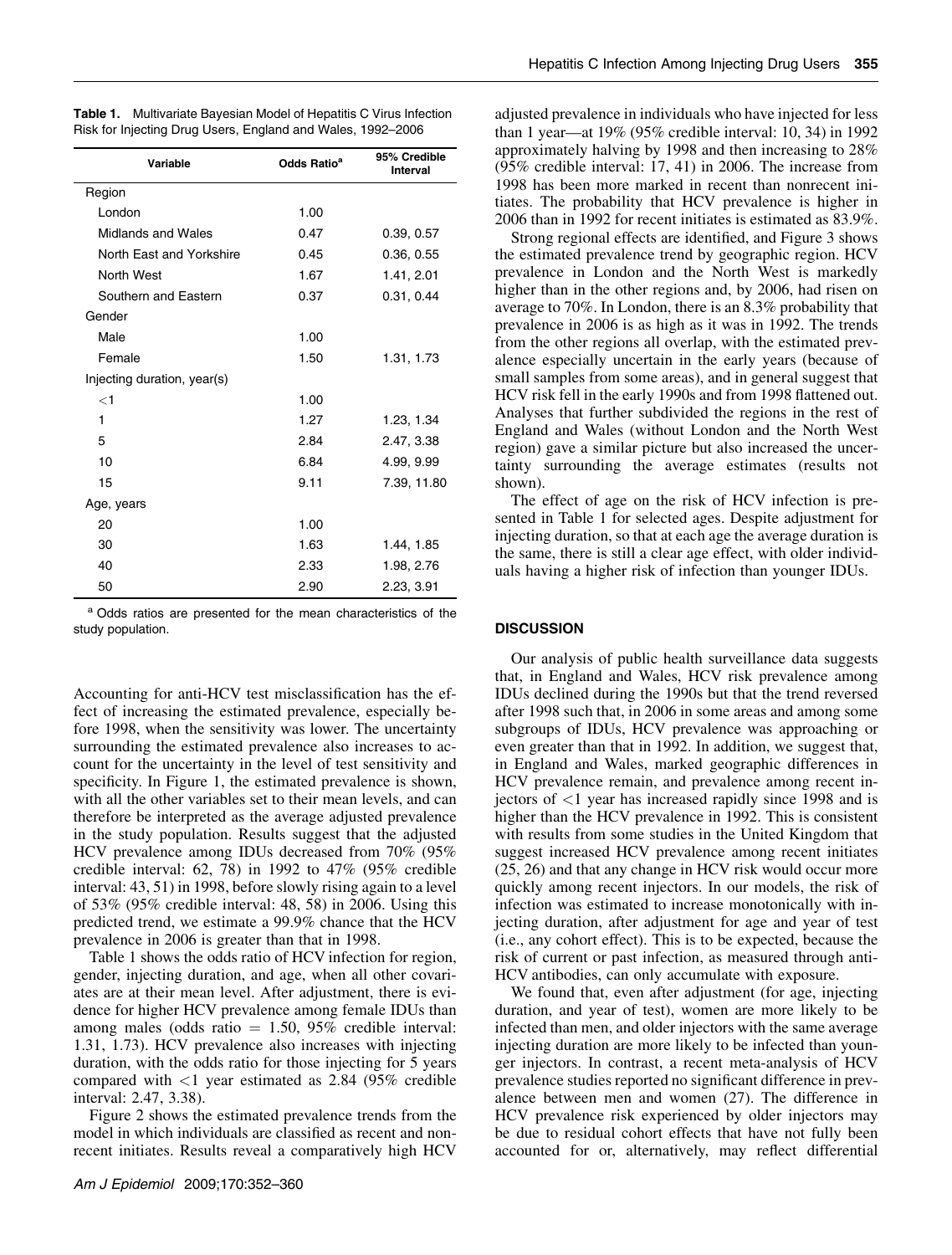

Figure 2. Estimated hepatitis C virus (HCV) antibody prevalence trend for injecting drug users by recent and nonrecent initiates, England and Wales, 1992–2006. All other covariates are set to their mean values. Error bars show 95% credible intervals.

exposure to other injectors with a higher risk of HCV. Differential exposure could also explain why we found a higher adjusted prevalence in females. That is, women may tend to inject with older men with a longer injecting duration and therefore are at greater risk of exposure to HCV. Such a pattern has been observed in a network of New York IDUs (28). An alternative hypothesis is that women also may be more

vulnerable and may be less able to control their injecting environment and risk than men (29–31). Equally, people who start injecting at an older age (after 25 years) may have greater comorbidity and/or other risks, such as homelessness and prison history, that increase their HCV risk, or there may be a greater misclassification of injecting duration among older injectors. These hypotheses and



Figure 3. Estimated hepatitis C virus (HCV) antibody prevalence trend for injecting drug users by region, England and Wales, 1992-2006. All other covariates are set to their mean values. Error bars show 95% credible intervals for each region.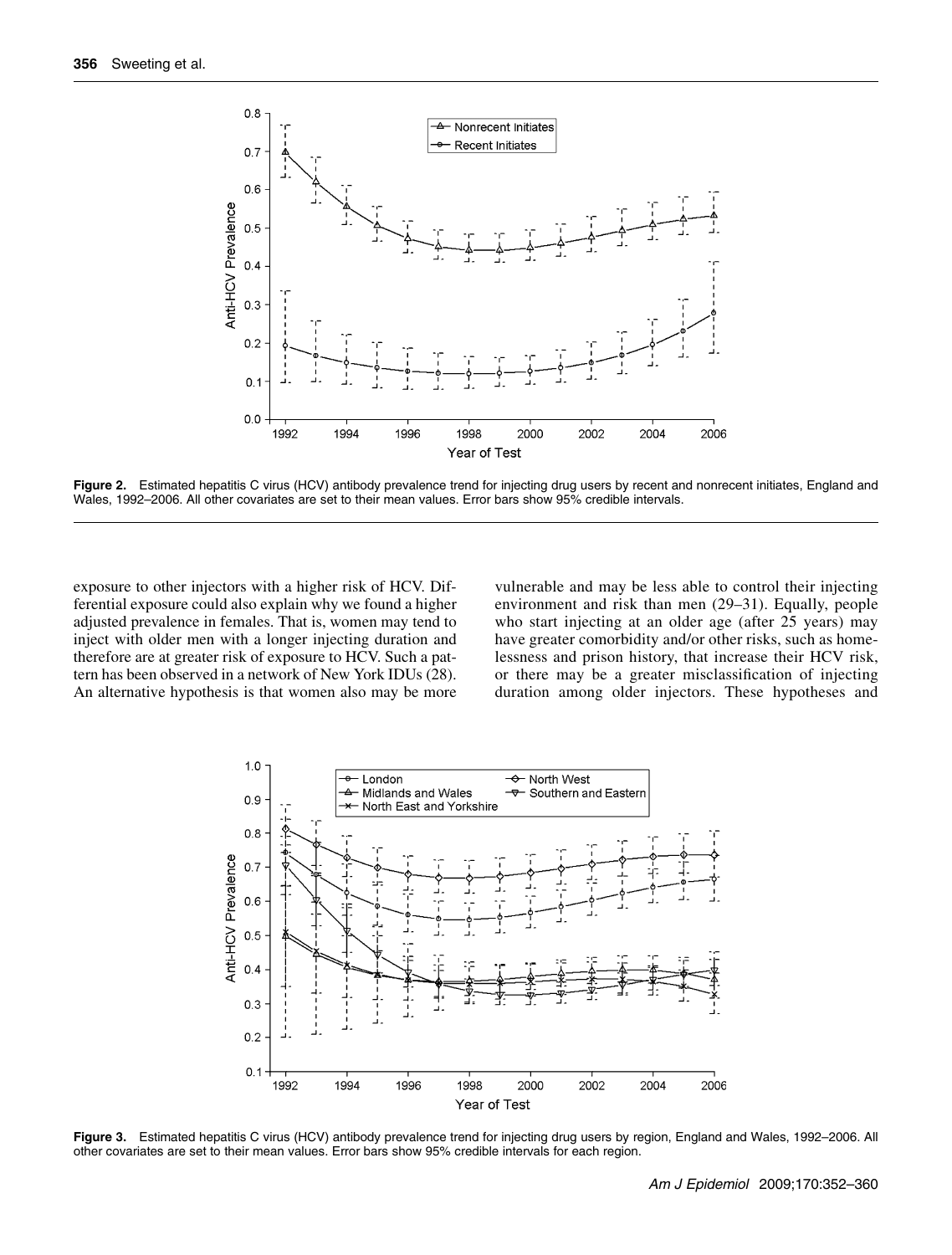Third, we do not attempt to explain the differences in HCV prevalence, for example, by fitting additional covariates on injecting risk behavior or the availability and intensity of prevention services. In part, this is because full data on risk behavior and other predictors are unavailable, but primarily because the main purpose of our analyses was to provide basic public health evidence on whether HCV risk (as measured by estimated anti-HCV prevalence) has

Our work attempts to estimate trends in HCV prevalence and models prevalence in recent  $(<1$  year) injectors as a measure of incidence, but another possible approach

explanations need to be explored in future research and targeted prevention.

## Strengths and limitations

Two key strengths of this work are the sources of data and analytical approach. First, the data were obtained from an ongoing surveillance program that has recruited reasonably sized ( $n \approx 2,000$ ) annual samples by using the same methodology over time, although the service provision from which samples are drawn has necessarily changed over the time period. Second, we deployed innovative statistical methodology to adjust for changes in the accuracy of the testing device by allowing uncertainty in the knowledge of the level of sensitivity and specificity in the adjustment process. We also modeled age and injecting duration as continuous variables using polynomials. This approach provides a better fit to the relation between age/duration of injecting and HCV risk, which is not linear, and reduces the number of parameters compared with introducing categorical data (16).

The resulting estimated HCV prevalence overall and among subgroups is based on the average characteristics of the sample, and therefore the emphasis of this work is on relative changes in HCV risk over time, which we feel are more readily interpretable and the appropriate focus of routine surveillance. However, the estimates do not provide direct information on the true HCV prevalence in the IDU population, which can be addressed only if we assumed that we had recruited a representative sample of IDUs or had external information to generate specific sample weights that could be applied to the routine surveillance data. Such an assumption is not warranted, and data for the latter are unavailable.

We acknowledge several related limitations. First, although we sampled from similar sites ( $n \approx 50$  low threshold treatment and syringe exchanges) each year, these have changed over time broadly reflecting changes in service provision. The changes in distribution and types of services provided will, in part, reflect changing patterns of drug use and the types of drug being used, as well as developments in drug policy, such as expanded provision of specialist drug treatment. Although we adjusted for several potential confounders, it is possible that the case-mix and other unmeasured factors (such as severity of dependence, proportion of former prisoners, and quicker access to treatment) relating to HCV risk have also changed over time.

Second, we lacked power and continuous surveillance data to investigate a more refined classification of geographic areas. There are cities in the defined geographic regions (such as Bristol and Brighton in the Southern and Eastern region and Leeds in the North East and Yorkshire region) that have higher levels of HCV than other cities, towns, and rural areas in these regions (16). Preliminary investigations suggested that, in the Southern and Eastern region, the proportion of high prevalence sampling sites did not remain constant over time. However, further analyses subdividing this region into "high," "medium," and "low" prevalence sites found a generally consistent overall picture of trend (data not shown).

would be to estimate incidence directly from serial prevalence and exposure information (e.g., refer to references 32 and 33). These approaches directly address issues concerning incidence and transmission. Nevertheless, results from our model still provide useful information concerning the underlying epidemic among IDUs.

changed over time.

## Interpretation—public health intelligence

There are 2 key messages for policy makers and practitioners in England and Wales and elsewhere. First, HCV among IDUs can be controlled: There are some places with low HCV prevalence and HCV risk fell during the early to mid-1990s, even in sites with a high background prevalence of HCV. The declines in risk support the hypothesis that the health education, needle exchange, and opiate substitution treatment widely used in the United Kingdom in the late 1980s changed behavior and injecting risk for HCV as well as HIV infection among IDUs (34–36).

Second, increased action and prevention services are required. Since 1998, HCV risk has remained stable or increased and, among some IDUs (particularly recent injectors), any benefits of the risk reduction achieved in earlier years have been lost. There are several potential and overlapping reasons for the increase in risk that cannot be explored by these data alone. These include increases in the prevalence of injecting over and above any increase in prevention services (37, 38) and/or changes in the characteristics of the IDU population (such as increased homelessness and crack-cocaine injection) that may have led to increased injecting risk (16). Whatever the explanation, and it is likely to be a combination of reasons, the key public health challenge is to reverse the currently rising HCV risk through increasing effective intervention coverage (8, 39, 40). The challenge to our public health surveillance program is to improve information collected on the characteristics of IDUs so that we can develop better models of HCV risk in order to inform and measure the impact of public health action.

### ACKNOWLEDGMENTS

Author affiliations: Medical Research Council Biostatistics Unit, Institute of Public Health, Cambridge, United Kingdom (Michael J. Sweeting, Daniela De Angelis); Centre for Research on Drugs and Health Behaviour,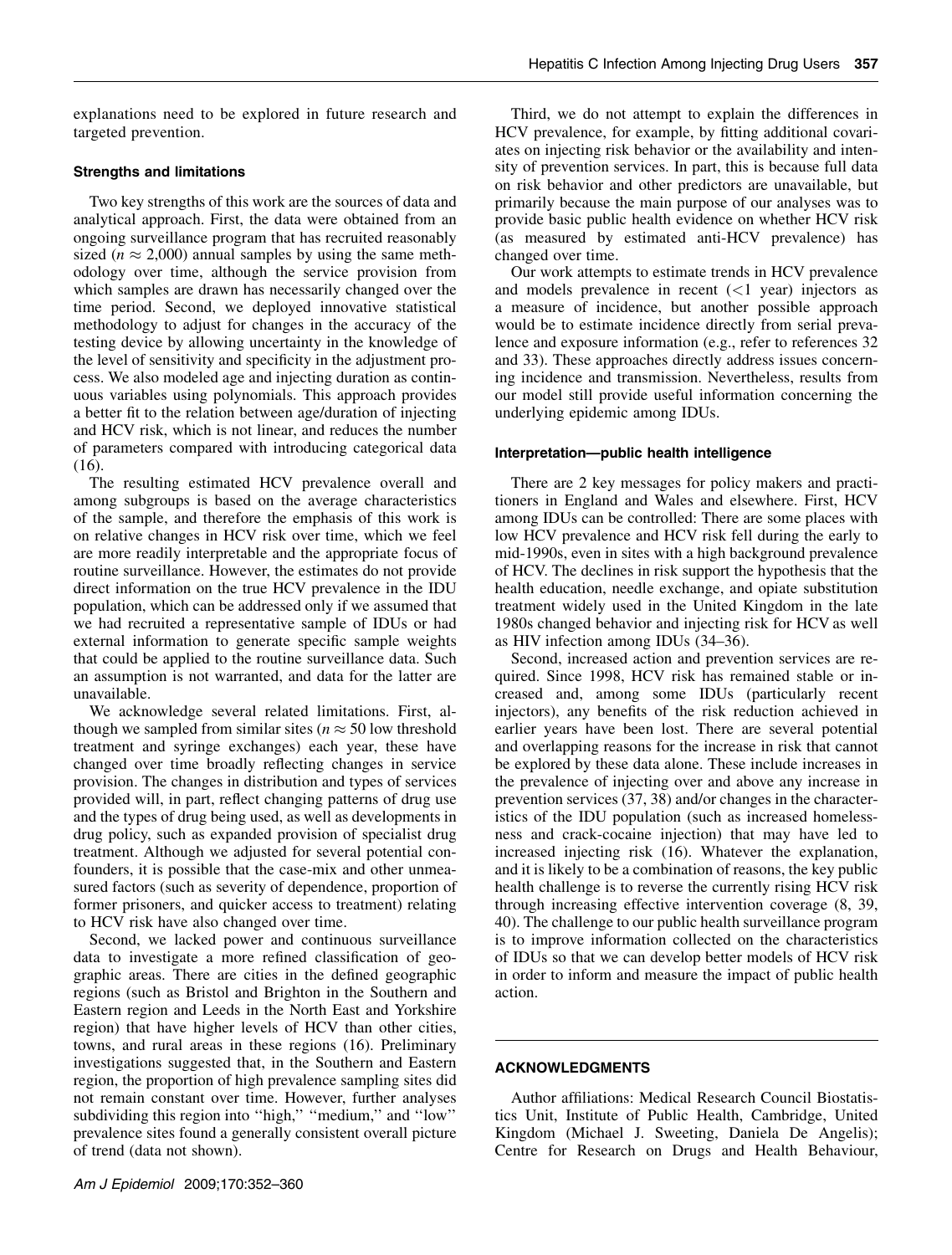Department of Public Health and Policy, London School of Hygiene and Tropical Medicine, London, United Kingdom (Vivian D. Hope); Centre for Infections, Health Protection Agency, London, United Kingdom (Vivian D. Hope, John V. Parry, Fortune Ncube, Mary E. Ramsay, Daniela De Angelis); and Department of Social Medicine, University of Bristol, Bristol, United Kingdom (Matthew Hickman).

This work was supported by the United Kingdom Department of Health that financed the retrospective testing of stored sera and provided funding to M. J. S. (AIDB 2/29).

The authors would like to thank all the collaborators involved with the unlinked anonymous prevalence monitoring program, as well as the drug users who gave their time to be interviewed.

Conflict of interest: none declared.

#### **REFERENCES**

- 1. Alter MJ, Moyer LA. The importance of preventing hepatitis C virus infection among injection drug users in the United States. J Acquir Immune Defic Syndr Hum Retrovirol. 1998;18(suppl 1): S6–S10.
- 2. Roy K, Hay G, Andragetti R, et al. Monitoring hepatitis C virus infection among injecting drug users in the European Union: a review of the literature. Epidemiol Infect. 2002; 129(3):577–585.
- 3. Dore GJ, Law M, MacDonald M, et al. Epidemiology of hepatitis C virus infection in Australia. J Clin Virol. 2003; 26(2):171–184.
- 4. Hagan H, Pouget ER, Des Jarlais DC, et al. Meta-regression of hepatitis C virus infection in relation to time since onset of illicit drug injection: the influence of time and place.  $Am J$ Epidemiol. 2008;168(10):1099–1109.
- 5. De Angelis D, Sweeting M, Ades AE, et al. An evidence synthesis approach to estimating hepatitis C prevalence in England and Wales. Stat Methods Med Res. Advance Access: November 26, 2008. (DOI: 10.1177/0962280208094691).
- 6. Sweeting MJ, De Angelis D, Ades AE, et al. Estimating the prevalence of ex-injecting drug use in the population. Stat Methods Med Res. Advance Access: November 26, 2008. (DOI: 10.1177/0962280208094704).
- 7. Tilson H, Aramrattana A, Bozzette SA, et al. Preventing HIV Infection Among Injecting Drug Users in High-Risk Countries: An Assessment of the Evidence. Washington, DC: Institute of Medicine; 2007.
- 8. Advisory Council on Misuse of Drugs. The Primary Prevention of Hepatitis C Among Injecting Drug Users. London, United Kingdom: Home Office; 2009.
- 9. Heckathorn DD. Respondent-driven sampling: a new approach to the study of hidden populations. Soc Probl. 1997;44(2): 174–199.
- 10. Falster K, Kaldor JM, Maher L, et al. Hepatitis C virus acquisition among injecting drug users: a cohort analysis of a national repeated cross-sectional survey of needle and syringe program attendees in Australia, 1995–2004. J Urban Health. 2009;86(1):106–118.
- 11. Hutchinson SJ, McIntyre PG, Molyneaux P, et al. Prevalence of hepatitis C among injectors in Scotland 1989–2000: declining trends among young injectors halt in the late 1990s. Epidemiol Infect. 2002;128(3):473–477.
- 12. Amon JJ, Garfein RS, Ahdieh-Grant L, et al. Prevalence of hepatitis C virus infection among injection drug users in the

United States, 1994–2004. Clin Infect Dis. 2008;46(12): 1852–1858.

- 13. Des Jarlais DC, Perlis T, Arasteh K, et al. Reductions in hepatitis C virus and HIV infections among injecting drug users in New York City, 1990–2001. AIDS. 2005;19(suppl 3):S20–S25.
- 14. Hope VD, Judd A, Hickman M, et al. HIV prevalence among injecting drug users in England and Wales 1990 to 2003: evidence for increased transmission in recent years. AIDS. 2005;19(11):1207–1214.
- 15. Noone A, Durante AJ, Brady AR, et al. HIV infection in injecting drug users attending centres in England and Wales, 1990–1991. AIDS. 1993;7(11):1501–1507.
- 16. Hickman M, Hope V, Brady T, et al. Hepatitis C virus (HCV) prevalence, and injecting risk behaviour in multiple sites in England in 2004. J Viral Hepat. 2007;14(9):645–652.
- 17. Hickman M, Higgins V, Hope V, et al. Injecting drug use in Brighton, Liverpool, and London: best estimates of prevalence and coverage of public health indicators. J Epidemiol Community Health. 2004;58(9):766–771.
- 18. Judd A, Parry J, Hickman M, et al. Evaluation of a modified commercial assay in detecting antibody to hepatitis C virus in oral fluids and dried blood spots. J Med Virol. 2003;71(1):49–55.
- 19. le Cessie S, van Houwelingen JC. A goodness-of-fit test for binary regression models, based on smoothing methods. Biometrics. 1991;47(4):1267–1282.
- 20. Van Buuren S, Oudshoorn CGM. Flexible Multivariate Imputation by MICE. Leiden, the Netherlands: TNO Prevention and Health; 1999. [\(http://web.inter.nl.net/users/S.van.Buuren/](http://web.inter.nl.net/users/S.van.Buuren/mi/docs/rapport99054.pdf) [mi/docs/rapport99054.pdf](http://web.inter.nl.net/users/S.van.Buuren/mi/docs/rapport99054.pdf)). (Accessed April 24, 2009).
- 21. Magder LS, Hughes JP. Logistic regression when the outcome is measured with uncertainty. Am J Epidemiol. 1997;146(2): 195–203.
- 22. McInturff P, Johnson WO, Cowling D, et al. Modelling risk when binary outcomes are subject to error. Stat Med. 2004; 23(7):1095–1109.
- 23. Spiegelhalter D, Thomas A, Best N, et al. WinBUGS Version 1.4 User Manual. Cambridge, United Kingdom: MRC Biostatistics Unit; 2003.
- 24. Brooks SP, Gelman A. General methods for monitoring convergence of iterative simulations. J Comput Graph Stat. 1998; 7(4):434–455.
- 25. Judd A, Hickman M, Jones S, et al. Incidence of hepatitis C virus and HIV among new injecting drug users in London: prospective cohort study. BMJ. 2005;330(7481):24–25.
- 26. Sutton AJ, Hope VD, Mathei C, et al. A comparison between the force of infection estimates for blood-borne viruses in injecting drug user populations across the European Union: a modelling study. J Viral Hepat. 2008;15(11):809–816.
- 27. Hagan H, Des Jarlais DC, Stern R, et al. HCV synthesis project: preliminary analyses of HCV prevalence in relation to age and duration of injection. Int J Drug Policy. 2007;18(5):341-351.
- 28. Friedman SR, Curtis R, Neagius A, et al. Social Networks, Drug Injectors' Lives, and HIV/AIDS. New York, NY: Kluwer/ Plenum; 1999.
- 29. Sheard L, Tompkins C. Contradictions and misperceptions: an exploration of injecting practice, cleanliness, risk, and partnership in the lives of women drug users. Qual Health Res. 2008;18(11):1536–1547.
- 30. Breen C, Roxburgh A, Degenhardt L. Gender differences among regular injecting drug users in Sydney, Australia, 1996–2003. Drug Alcohol Rev. 2005;24(4):353–358.
- 31. Evans JL, Hahn JA, Page-Shafer K, et al. Gender differences in sexual and injection risk behavior among active young injection drug users in San Francisco (the UFO Study). J Urban Health. 2003;80(1):137–146.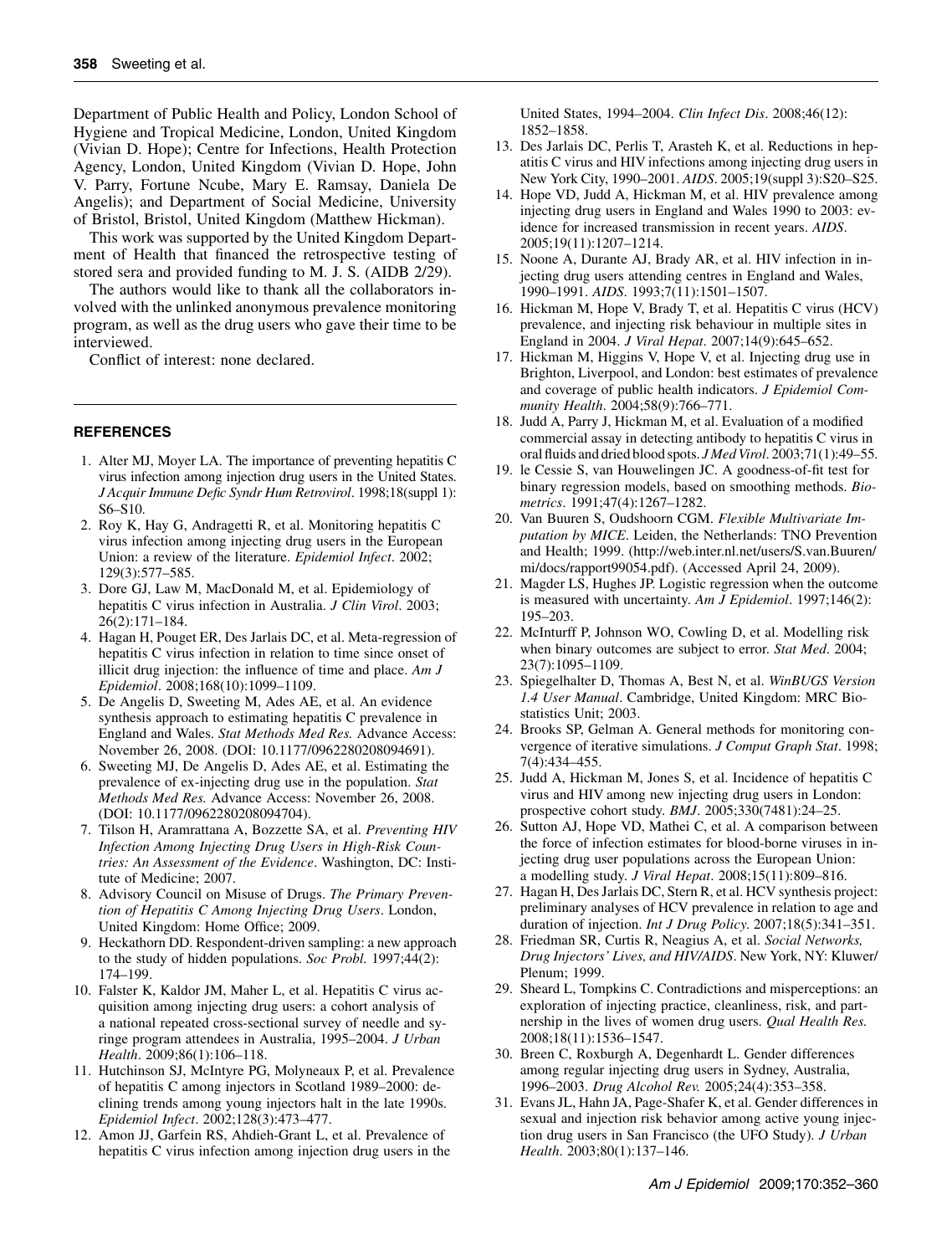- 32. Bacchetti P, Tien P, Seaberg E, et al. Estimating past hepatitis C infection risk from reported risk factor histories: implications for imputing age of infection and modeling fibrosis progression [electronic article]. BMC Infect Dis. 2007;7:145.
- 33. Ades AE, Nokes DJ. Modeling age- and time-specific incidence from seroprevalence: toxoplasmosis. Am J Epidemiol. 1993;137(9):1022–1034.
- 34. Hope VD, Judd A, Hickman M, et al. Prevalence of hepatitis C among injection drug users in England and Wales: is harm reduction working? Am J Public Health. 2001;91(1):38-42.
- 35. Madden PB, Lamagni T, Hope V, et al. The HIV epidemic in injecting drug users. Commun Dis Rep CDR Rev. 1997;7(9): R128–R130.
- 36. Stimson GV. AIDS and injecting drug use in the United Kingdom, 1987–1993: the policy response and the prevention of the epidemic. Soc Sci Med. 1995;41(5):699–716.
- 37. Morgan O, Griffiths C, Hickman M. Association between availability of heroin and methadone and fatal poisoning in England and Wales 1993–2004. Int J Epidemiol. 2006;35(6): 1579–1585.
- 38. Morgan O, Vicente J, Griffiths P, et al. Trends in overdose deaths from drug misuse in Europe: what do the data tell us? Addiction. 2008;103(5):699-700.
- 39. Van Den Berg C, Smit C, Van Brussel G, et al. Full participation in harm reduction programmes is associated with decreased risk for human immunodeficiency virus and hepatitis C virus: evidence from the Amsterdam Cohort Studies among drug users. Addiction. 2007;102(9): 1454–1462.
- 40. Van Den Berg CH, Smit C, Bakker M, et al. Major decline of hepatitis C virus incidence rate over two decades in a cohort of drug users. Eur J Epidemiol. 2007;22(3):183–193.

Appendix Table 1. Observed Hepatitis C Virus Antibody Prevalence by Covariate Level, England and Wales, 1992–2006

| Variable                  | No. Positive | No. Tested | <b>Proportion Positive</b> |
|---------------------------|--------------|------------|----------------------------|
| Year of test              |              |            |                            |
| 1992                      | 850          | 1,800      | 0.47                       |
| 1994                      | 868          | 2,134      | 0.41                       |
| 1996                      | 640          | 1,810      | 0.35                       |
| 1998                      | 896          | 2,306      | 0.39                       |
| 1999                      | 830          | 2,485      | 0.33                       |
| 2000                      | 791          | 2,362      | 0.33                       |
| 2001                      | 716          | 2,063      | 0.35                       |
| 2002                      | 741          | 1,819      | 0.41                       |
| 2003                      | 743          | 1,693      | 0.44                       |
| 2004                      | 704          | 1,572      | 0.45                       |
| 2005                      | 824          | 1,828      | 0.45                       |
| 2006                      | 824          | 1,935      | 0.43                       |
| Sex                       |              |            |                            |
| Male                      | 7,196        | 18,162     | 0.40                       |
| Female                    | 2,171        | 5,510      | 0.39                       |
| Region                    |              |            |                            |
| London                    | 2,329        | 4,418      | 0.53                       |
| <b>Midlands and Wales</b> | 865          | 2,868      | 0.30                       |
| North East and Yorkshire  | 611          | 2,999      | 0.20                       |
| North West                | 3,254        | 6,089      | 0.53                       |
| Southern and Eastern      | 2,368        | 7,431      | 0.32                       |
| Injecting duration, years |              |            |                            |
| $0 - 4$                   | 1,619        | 7,897      | 0.21                       |
| $5 - 9$                   | 2,201        | 6,077      | 0.36                       |
| $10 - 14$                 | 2,008        | 4,032      | 0.50                       |
| $>15$                     | 3,119        | 4,755      | 0.66                       |
| Age, years                |              |            |                            |
| $15 - 24$                 | 1,155        | 5,773      | 0.20                       |
| $25 - 29$                 | 2,071        | 6,100      | 0.34                       |
| $30 - 34$                 | 2,381        | 5,331      | 0.45                       |
| $35 - 59$                 | 3,600        | 6,158      | 0.58                       |